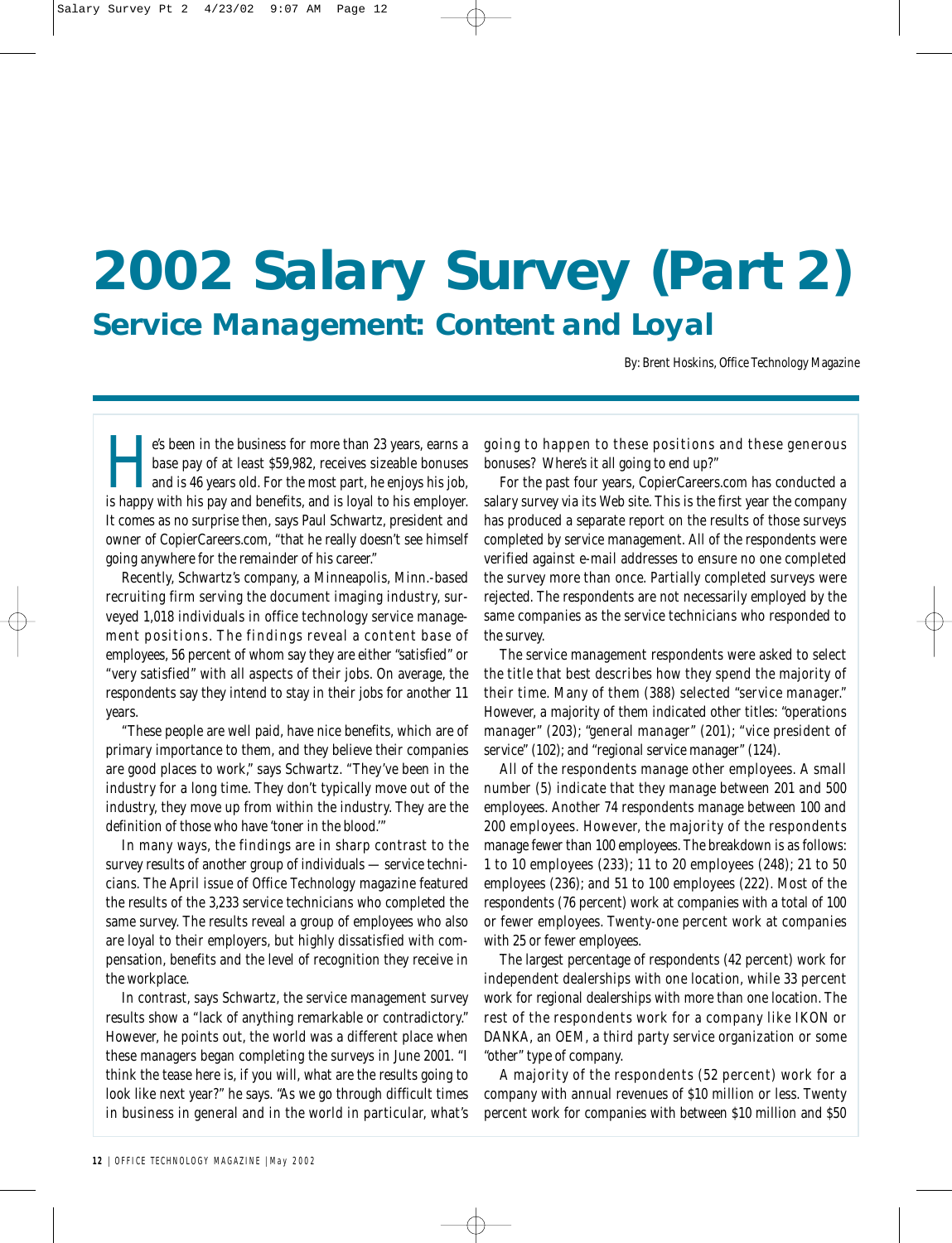million in revenues; another 20 percent work for \$50 million to \$100 million companies. The balance of the respondents (8 percent) work for companies with annual revenues above \$100 million.

As implied, nearly all of the respondents (96 percent) are male.

Recenty, Schwartz discussed the significance of the survey findings with *Office Technology* magazine. Following are the survey questions and results, several of which are followed by his comments.

#### **Question 1:**

|  |  | How many years have you been in the industry? |  |  |  |  |
|--|--|-----------------------------------------------|--|--|--|--|
|  |  |                                               |  |  |  |  |

| <b>Average number of years</b> | 23.25 |
|--------------------------------|-------|
|                                |       |

## **Question 2:**

How many years have you been at your present company?

**Average number of years** 

Schwartz: That really fit with our experience. I didn't even question it. From our observations, these companies promote from within. We see it every day.

## **Question 3:**

How many years did you work at your previous company?

**Average number of years** 

49

 $11$ 

 $175$ 

Schwartz: Among the people we recruit, typically, when they leave a job, it's between their third and fifth year. Then, they tend to stay with their next employer, and get promoted up through the ranks.

## **Question 4:**

How many years do you expect to stay at your present company before changing jobs?

#### **Average number of years**

Schwartz: For many service managers, 11 years from now is retirement. So, they're not going anywhere. This is one thing that does dovetail with the technicians' survey results (technicians plan to stay at their present jobs an average of 10 years).

## **Question 5:**

What is your highest level of education?

| Some college                | 429 |
|-----------------------------|-----|
| <b>College graduate</b>     | 310 |
| <b>High school graduate</b> | 221 |
| <b>Tech/trade school</b>    | 48  |
| AA degree                   | 6   |
| MBA                         | ı   |

Schwartz: This fits with our observation that people grow up through the industry and get their education from within the industry. That is typically what we see on resumes from managers. We often see senior people at large regional dealerships who do not have college degrees. That is not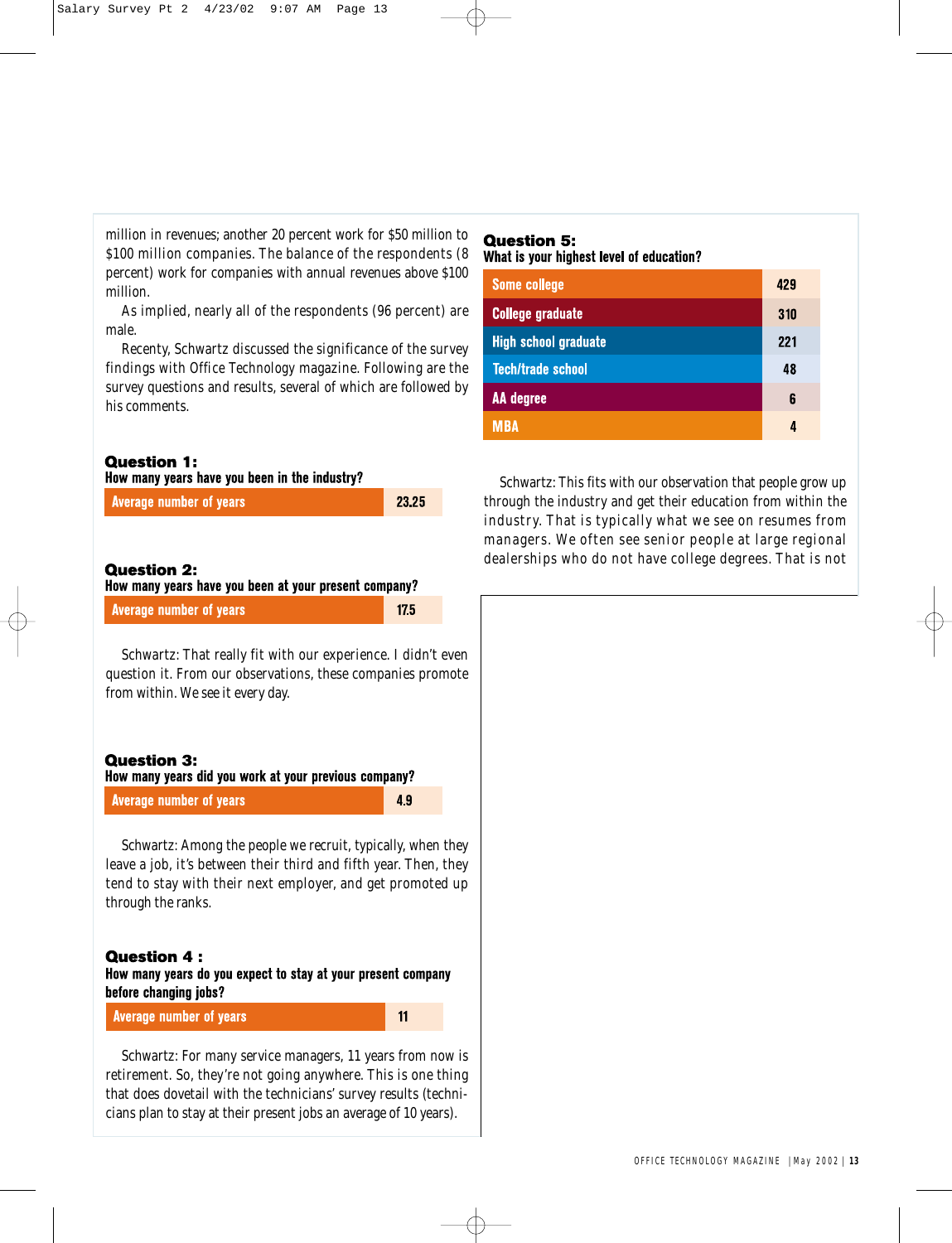unusual. Their resume will say they served as a field service tech for five to eight years, and then they moved on to become a senior lead tech, and later they were promoted to management.

### **Question 6:**

Specify your current annual base salary:

| <b>Vice president of service</b> | \$72,300 |
|----------------------------------|----------|
| <b>General manager</b>           | \$71,454 |
| <b>Regional service manager</b>  | \$70,998 |
| <b>Operations manager</b>        | \$70,392 |
| <b>Service manager</b>           | \$59,982 |

Schwartz: With these numbers in hand, we looked at many of the resumes we have on file. In some parts of the country these salaries would be low, in other parts they would be high. But, they do appear to be an average of what we see.

I think what is important is that, unlike technicians, management often receives significant bonuses. They tend to have very performance-based incomes. Typically, a service manager or operations manager will receive a percentage of the profitability, or lack thereof, or some measure of the service department's performance. All of these people have profit and loss responsibility. That, really, is the demarcation line.

Let me define how we perceive these various positions. Typically, the service manager is someone who has day-to-day responsibility for the service department and technical service force.

The title of vice president of service is often used within larger companies. Usually, this person has more strategic input into the organization's planning than a service manager would.

The operations manager tends to be someone who has responsibility for both the sales side and the service side to some extent. This person has a high level of P&L responsibility. To us, the title of operations manager is interchangeable with general manager. The choice of titles really depends on the part of the country.

Finally, the regional service manager title tends to be used in the larger, publicly traded organizations or the larger regional organizations that may be responsible for multiple locations. Typically, this person has some technical knowledge and day-to-day responsibility for service operations in several locations.

## **Question 7:**

Of the bonuses and other direct cash payments you receive, specify the primary reasons for them:



### **Question 8:**

Specify your previous year's annual base salary

| <b>Vice president of service</b> | \$70,493        |
|----------------------------------|-----------------|
| <b>General manager</b>           | \$68,950        |
| <b>Regional service manager</b>  | \$68,568        |
| <b>Operations manager</b>        | \$67,708        |
| <b>Service manager</b>           | <b>\$58,782</b> |

### **Question 9:**

Specify the total amount of any bonuses and other direct cash payments you received last year:

| Average bonus/cash payments | \$28,121 |
|-----------------------------|----------|
|-----------------------------|----------|

Schwartz: When you combine the salary and bonus, a lot of these managers are in the \$100,000 range, especially regional service managers, general managers and operations managers. It is going to be interesting to see in next year's survey results how many of these managers retain their positions. We are starting to see a lot more of their resumes hit our offices as the economy tightens up in certain parts of the country.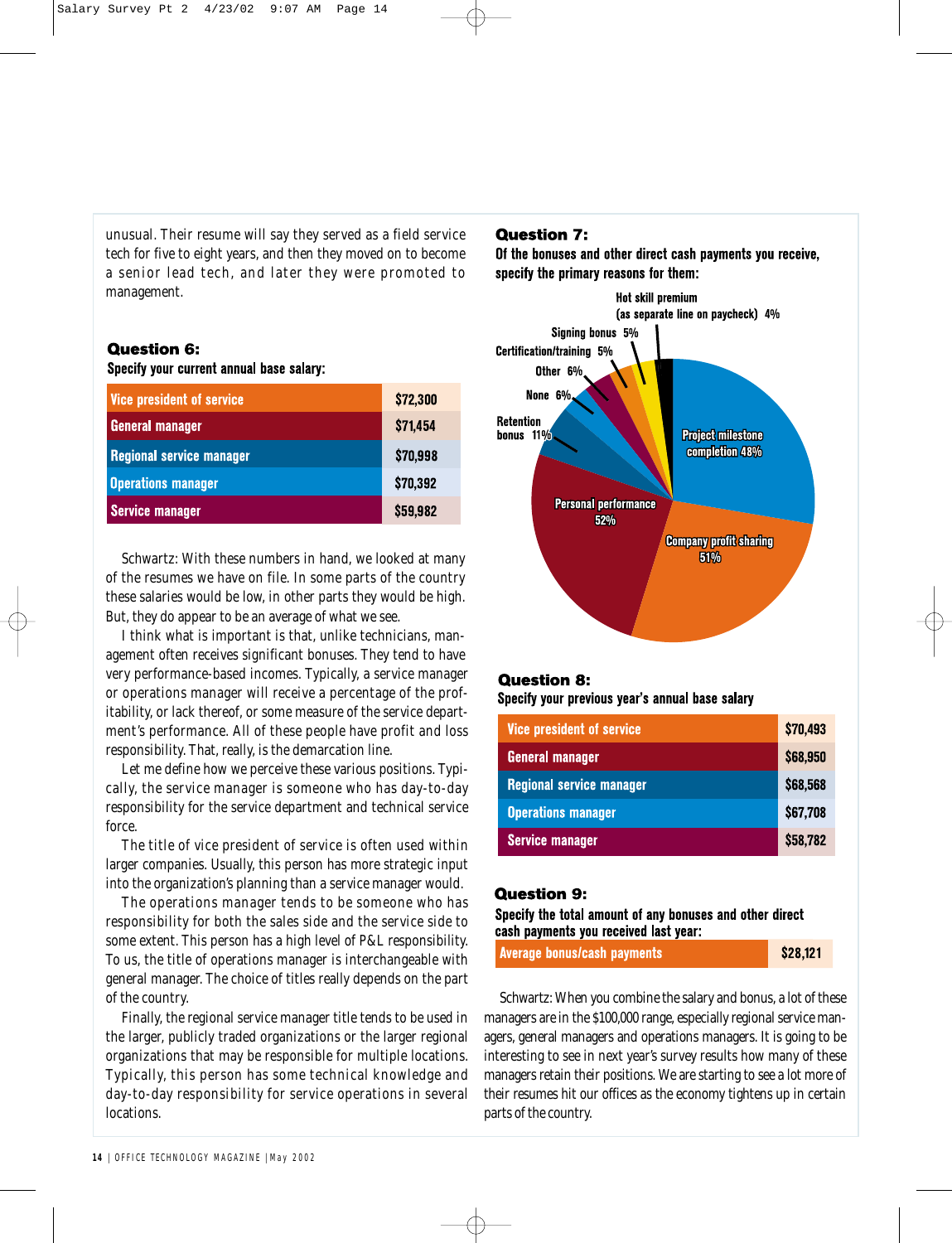A couple of things are happening out there. One is, people are cutting back, not buying as much. And number two is, supposedly the digital product is easier to service, takes less staff, less organization, less inventory and less parts. So, does that relieve the manager of some of his or her responsibility? Or does it make the department more profitable?

I don't want to overstate it, but probably every week we see two to three of these regional service managers' resumes coming in the door from IKON, Danka or Xerox. These people are unemployed, in the process of being laid off or in the process of being V-RIFed (that's a term Xerox uses for "voluntary reduction in force"). Two to three resumes a week doesn't sound like a lot, but when you think about IKON, Danka and Xerox, and how these people handle multiple cities and multiple states, there aren't too many people in these positions.

These managers are having a very difficult time replicating their salaries. We are seeing a lot of them going back to independent dealerships and having to take significant cuts in pay.

### **Question 10:**

Please specify the type(s) of non-cash and indirect cash rewards you received during the past 12 months:

| <b>Health benefits</b>                       | <b>100%</b>     |
|----------------------------------------------|-----------------|
| <b>Company car or car allowance</b>          | 98 <sub>%</sub> |
| Company-paid phone/fax/cable modem/DSL lines | 78%             |
| 401(k) match                                 | <b>77%</b>      |
| <b>Further education/training</b>            | 41%             |
| <b>Stock purchase plan</b>                   | 34%             |
| <b>Tuition reimbursement</b>                 | 12%             |
| <b>Certification reimbursement</b>           | 5%              |
| <b>Sabbatical/extended vacation</b>          | 4%              |
| <b>Health club membership</b>                | 2%              |
| Day care or day care subsidy                 | $1\%$           |

### **Question 11:**

If you have been granted stock options during the past 12 months, estimate their current value:

**Average stock option value** 

\$53,234

Schwartz: This doesn't mean that they exercised those stock options. It's just the potential value of the options. I guess the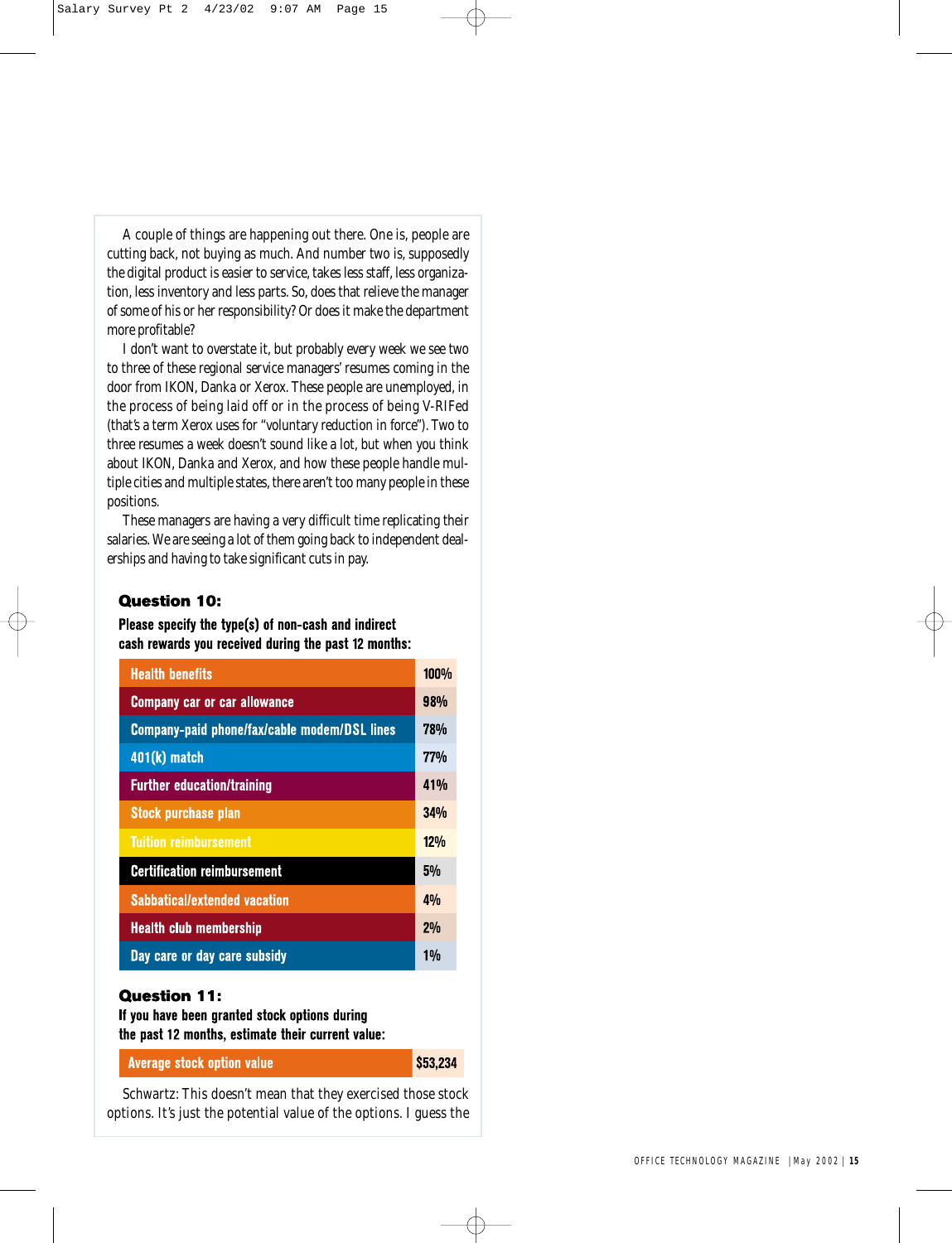important thing is, it means these managers do have stock options and they are keenly aware of their value.

## **Question 12:**

Estimate the value of all your current stock options held, both vested and unvested, no matter when they were granted:

Average value of stock options held

\$72,345

# **Question 13:**

Overall, how satisfied are you with your total compensation package?



Schwartz: 50 percent of these managers are happy, and when you add "neutral" into it, that's 70 percent are basically satisfied. I guess this is most notable in its lack of surprises.

## **Question 14:**

What matters most to you about your job? Check up to seven of the job-related issues that are most important to you.

| <b>Benefits</b>                                | 62% |
|------------------------------------------------|-----|
| <b>Base pay</b>                                | 61% |
| <b>Financial stability of company</b>          | 44% |
| <b>My opinion and knowledge is valued</b>      | 42% |
| Having the tools and support to do my job well | 34% |
| Understanding the company's business strategy  | 32% |
| <b>Telecommuting/work at home</b>              | 31% |
| <b>Potential for promotion</b>                 | 29% |
| <b>Recognition for work well done</b>          | 29% |

| <b>Stock options</b>                                          | 28%             |
|---------------------------------------------------------------|-----------------|
| <b>Challenge of job/responsibility</b>                        | 22%             |
| <b>Effective career path planning and support</b>             | 22%             |
| Involvement in company strategy setting and determining goals | 22%             |
| <b>Corporate culture and values</b>                           | 21%             |
| <b>Geographic location of job</b>                             | 21%             |
| Job atmosphere                                                | 21%             |
| My work (job) is important to the company success             | 21%             |
| <b>Prestige/reputation of the company</b>                     | 21%             |
| Vacation time/paid time off                                   | 21%             |
| <b>Job stability</b>                                          | <b>20%</b>      |
| <b>Bonus opportunities</b>                                    | <b>19%</b>      |
| <b>Effectiveness of immediate supervision</b>                 | <b>19%</b>      |
| <b>Commute distance</b>                                       | 120/1           |
| <b>Flexible work schedule</b>                                 | 10%             |
| <b>Working with highly talented peers</b>                     | 8%              |
| Seeing how my job helps achieve company goals                 | 6%              |
| Skill development/educational/training opportunity            | 6%              |
| Ability to work with leading-edge technology                  | 40 <sub>0</sub> |
| <b>Casual attire</b>                                          | 4%              |
| Company's understanding of the importance of IT               | 4%              |
| Regular coaching and feedback on performance                  | 4%              |
| Working with a start-up company                               | 4%              |
| Ability to work on creating "new" innovative IT solutions     | 3%              |
| Commitment throughout the company to quality work             | 3%              |
| <b>Company provided laptop/home PC</b>                        | 3%              |
| Sense of community in my work group                           | 3%              |
| <b>On-site child care</b>                                     | $1\%$           |
| <b>Domestic nartner henefits</b>                              | 10/2            |

Schwartz: Working with leading-edge technology is only 4 percent. However, "my opinion and knowledge is valued" did receive 42 percent, so they do want to be listened to, and they want recognition like everyone else. Notice the percentage for "understanding the company's business strategy," which was just a blip on the technicians' survey results. That's very significant, and does make sense. Again, what's remarkable about these numbers is that they are unremarkable.